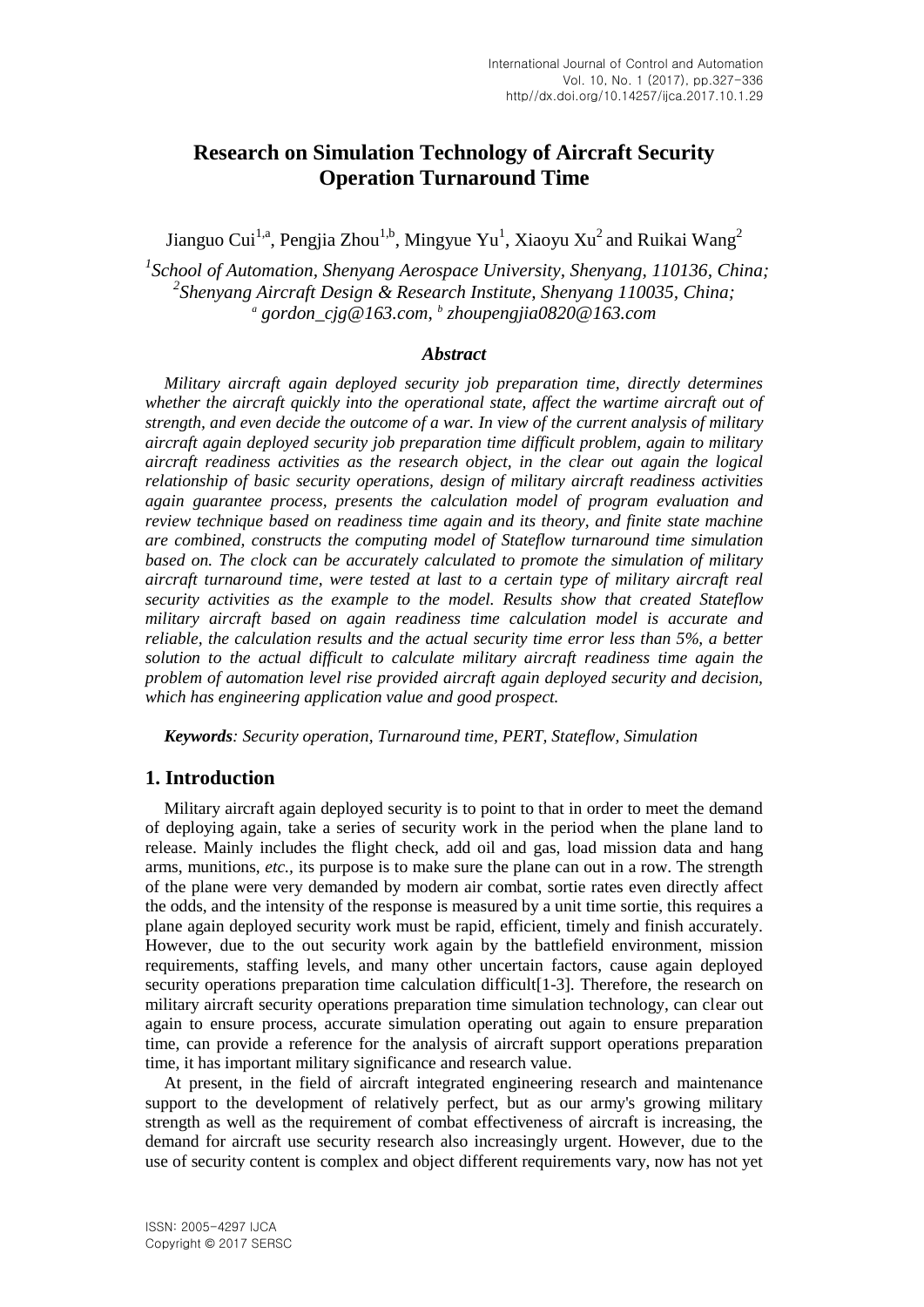appeared relatively comprehensive and systematic research. Plane again deployed security as an important content of using security, remains to be further research and improvement on it. Document [4] studied the turnout time again for the aircrafts, which emphasis Stateflow simulation calculation method. Document [5] aviation equipment maintenance preparation time estimation model is established, and the model was solved. Document [6] on the navy airport security process simulation and optimization, and the batch aircraft were simulated, and discusses the different resources set number and the plane out of time.

Based on a certain type of military aircraft is true again deployed security activities as the specific research object, put forward a kind of evaluation technology(Program Evaluation and Review Technique, PERT) based on the plan. Calculation method of the turnout time again, and uses the Stateflow carries on the simulation analysis, finally in this paper, through examples of military aircraft security operations preparation time accuracy and reliability of the simulation analysis method.

## **2. Once Again Security Analysis**

#### **2.1. Security Activities of Logic Analysis**

Logical analysis is based on certain criteria, to make clear the project (activities) between the internal and external relationship process. Aircraft out again preparatory activities logic analysis is simply means through an in-depth analysis of out again all preparatory activities, according to the ground rules and safety regulations maintenance support, make clearly priority of the all preparatory activities, Serial and parallel order process.

Based on ground maintenance inspection and maintenance procedures, in order to make the preparatory time flew again as short as possible, tend to make logic relationship for the Preparatory activities. For aircraft maintenance support out again, specific safeguards activities generally include "charge, fill, plus, hanging, check".

(1) Charge: mainly refers to various types of gas needed to fill the aircraft, such as oxygen, nitrogen, and ordinary high purity nitrogen.

(2) Fill: mainly refers to fill shells, filled shells of different types of aircraft are also different when required to perform different tasks.

(3) Plus: mainly refers to the refueling and affiliated oil, such as hydraulic oil, lubricating oil and so on.

(4) Hung: mainly refers to mount the ammunition, has certain similarities with filled shells, but for different types of aircraft and the existence of certain difference. Fill is mainly for guns weapons filled bullets on the plane, and the hanging is the aircraft mounted missile pod, *etc*.

(5) Inspection: mainly refers to the crew on the plane were out again make some simply maintenance. The most vulnerable to problems in the site, such as visual inspection, the inlet check, check engine blades, power checks and other activities.

Based aviation maintenance support procedures required: preparatory activities out again, regardless of the order between nitrogen, oxygenation and refueling operations, but not be performed simultaneously; other inspections may be carried out in parallel with the above work; Hanging spring and proofreading of operational requirements and must be performed after the completion of all inspection work; after all work is completed to prohibit re-enter the cockpit, the aircraft would be checked by the pilot.

### **2.2. Process Design of Once Again Deployed Security**

After make clearly about the logic relationship of the preparatory activities again, need to design security work flow. Process refers to the arrangement order of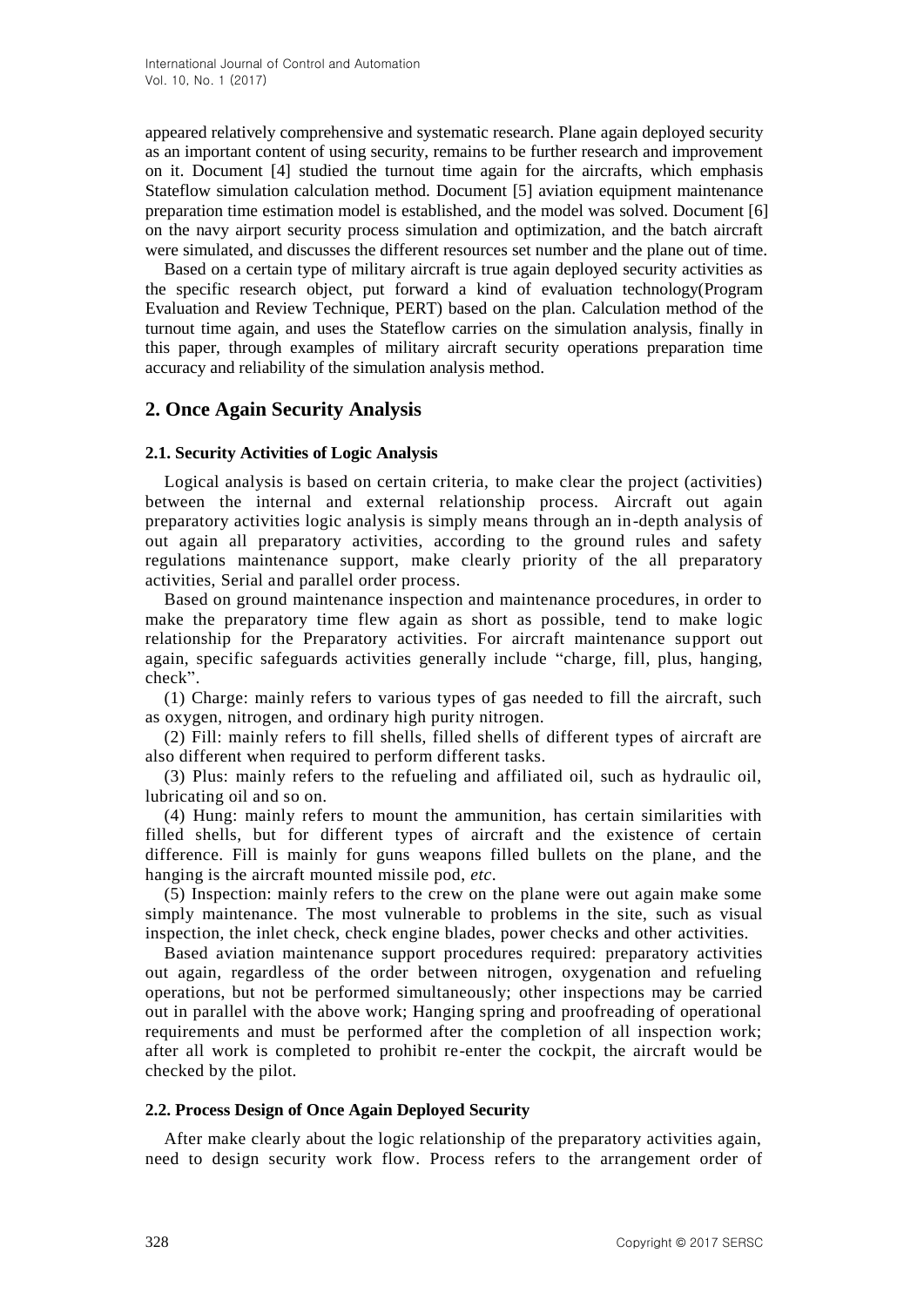preparatory activities again. The basic process of the plane out again deploy security are: after security task command is received, crew and support equipment, devices, equipment, *etc*. in place quickly, and the plane out again towing the security line. Then, it is carried out by refueling, inflatable oxygenation, mounted weapons and the maintenance and inspection activities. After the completion of security work, carried out by a mechanic working on the review, and wait for the pilot check and acceptance, the plane ready to take off after the result is good, then the process of out again is over[11-13]. In this paper, according to aviation maintenance procedures designed to protect military aircraft out again assurance processes shown in Figure 1.



**Figure 1. Support Process of Military Aircraft Turnaround**

## **3. Calculation of Preparatory Time Out Again**

#### **3.1. Construction of PERT Network Model**

PERT is the technology to plan and evaluated that use the method of network analysis. Its main feature is a means to deal with the uncertainty of the duration of the procedure [7]. PERT network depict the order and time of the activities included in the project by arrows through the relationship between activities to build the network model and gives the analysis and calculation. As support process of aircraft turnaround have a heavy work, and the duration of the job to meet certain probability distribution, very suitable for the security process are described in PERT, and it has the advantages of simple and intuitive [8-9]. PERT build out preparatory time out again computing model as follows:

Step 1: Make sure protect the preparatory work required for the security job is completed, and according to security procedures and process design results, clear logical relationship of all activities, the most optimistic time, required to collect and collect the activities of the most pessimistic time and the most likely time parameter data. According to the  $\beta$  distribution rule, using the three estimation formula ( $t = a + 4c + b/6$ , t as the duration, a as the most optimistic time, b as the most pessimistic time, c as the most likely time) calculated the duration of the activities and listed the preparatory time out again.

Step 2: According to the drawing rules of the network planning chart, and circles represent events, an arrow represents the active job, proper use the virtual job describe corresponding logic relation of activities, from the beginning to the end get the network diagram of support process of military aircraft turnaround, known as the PERT network model.

Step 3: To estimate the time parameters of the network graph of each job, and use a certain method of calculation to obtain the total estimated time to complete the support activities. And the time parameters of the network diagram includes the job of the earliest and latest time, the activities of the earliest start and end times, latest start and end time, activities and items total time difference and so on. Assuming  $T_{E(j)}$  as the earliest time of job indicated by network diagram arrow,  $T_{L(j)}$  as the latest time arrow matters,  $T_{E(i)}$  as the earliest time of nock work,  $T_{L(i)}$  as the latest time nock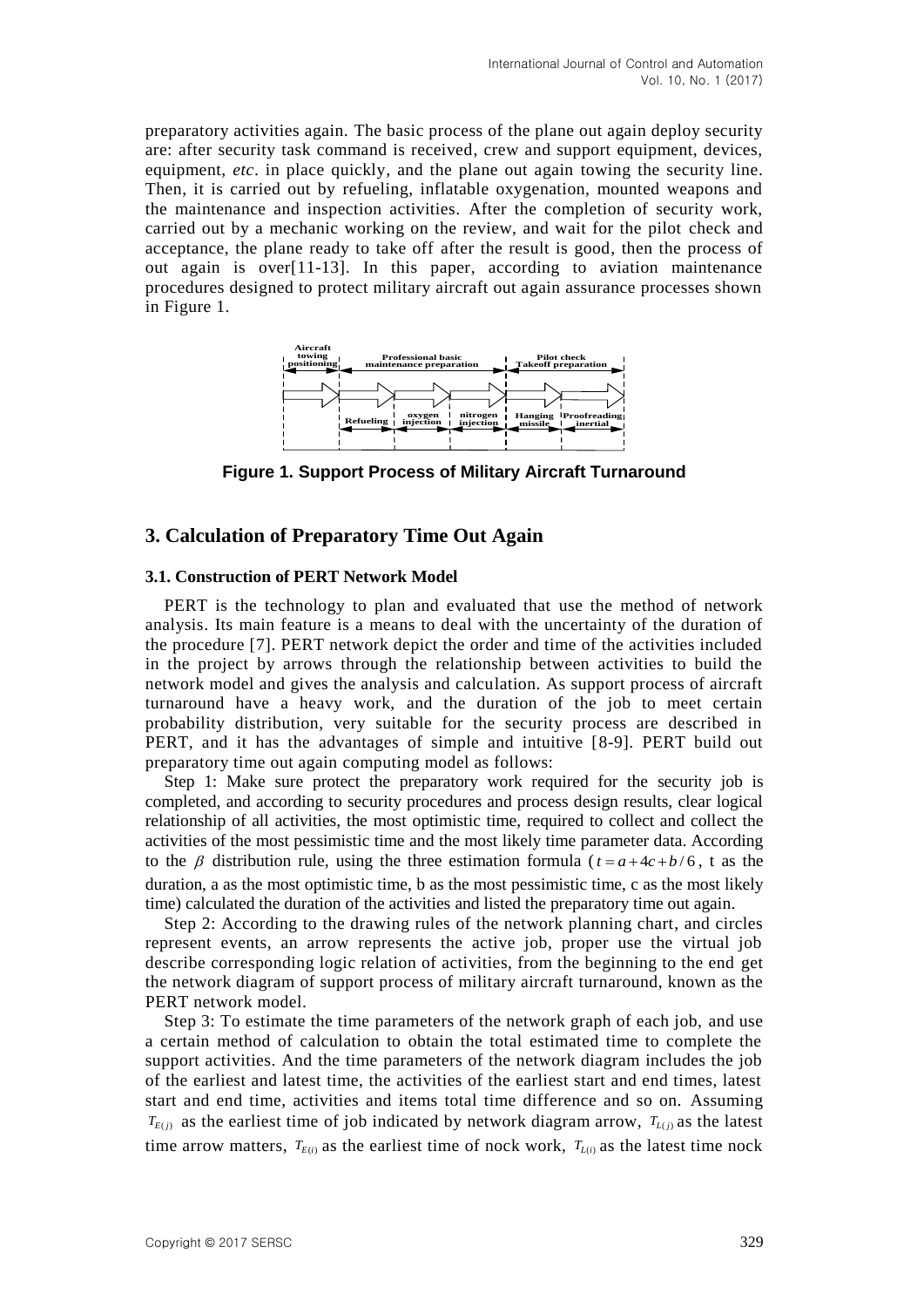matters,  $t_{e(ij)}$  as the time of support activities, the network graph parameters calculated as follows:

(1) The earliest time of job. It refers to from the starting time to the time that the longest line of the job, the job can not be started before this time, expressed as  $T_{E(j)} = \max[T_{E(j)} + t_{e(i,j)}].$ 

(2) The latest time of job. It refers that not affect the start time of each job. The latest time of terminal job is equal to the total time of security, expressed as  $T_{L(i)} = \min[T_{L(i)} - t_{e(i, i)}]$ .

(3) The earliest start time of support activities. Only refer to activities must begin at the end of predecessor activities, also called active earliest start time or the earliest starting period, expressed as  $T_{ES(ij)} = T_{E(i)}$ .

(4) The earliest finish time of support activities. Refers to the earliest start time of the activities of and sum with the duration, expressed as  $T_{EF(ij)} = T_{ES(ij)} + t_{e(ij)}$ .

(5) The latest start time of support activities. Refers to the latest time must begin that activities having multiple tight before working under the conditions do not affect the start of the period, expressed as  $T_{LS(ij)} = T_{LF(ij)} - t_{e(ij)}$ .

(6) The latest finish time of support activities. Refers to the latest starting time of the activities sum with the duration of activity, expressed as  $T_{LF(ij)} = T_{L(j)}$ .

(7) Total float of activities. Refers to without affecting the total completive time of the support activities and the earliest start time of tight before, the activities maybe delay the time of maximum, The larger the difference would indicate the time of the activity will maneuver more, expressed as  $R(ij) = T_{LS(ij)} - T_{ES(ij)}$  or  $R(i j) = T_{LF(i j)} - T_{EF(i j)}$ .

(8) The time difference of job. Refers to the difference between the earliest time and the latest start time of the matter, represents the maximum time of maneuvering, the job time difference is zero are called key jobs, expressed as  $R_i = T_{L(i)} - T_{E(i)}$ .

Step 4: Find out the jobs time difference are zero in the network, and add their duration, we will get the total preparatory time of military aircraft turnaround.

#### **3.2. PERT Simulation based on Stateflow**

As manual calculation of the PERT network diagram is complicate, and the results of each calculation can only get once, unable to meet the needs of statistical analysis, so it will be converted to Stateflow simulation model to improve the speed and accuracy of calculation. Stateflow is a kind of design simulation tool that is graphical and integrated in Simulink simulation system in MATLAB, using the principle of finite state machine to achieve, with logic is simple and clear, the discrete event analysis ability and many other advantages [10]. To the calculation of simulation for the preparatory time of military aircraft turnaround, based on the PERT model that established, to convert it to Stateflow simulation model, the work, time, path and logic relation convert to entity in Stateflow, data, events and actions, using clock gradually run the simulation model automatic, can effectively overcome the logic relation under complex circumstances and the difficult problem of the calculation of PERT network. The procedure that calculation of PERT model using Stateflow simulation is as follows:

Step 1: Determine the entity. Stateflow is an object-oriented simulation software, so first is determine the system entity. The system entity is all the assignments the support activities of aircraft turnaround, the jobs will be shown in block diagram, In addition, statistical frame and graphics functions are needed to build the simulation box, for achieve the record of the simulation data and compute the duration of jobs.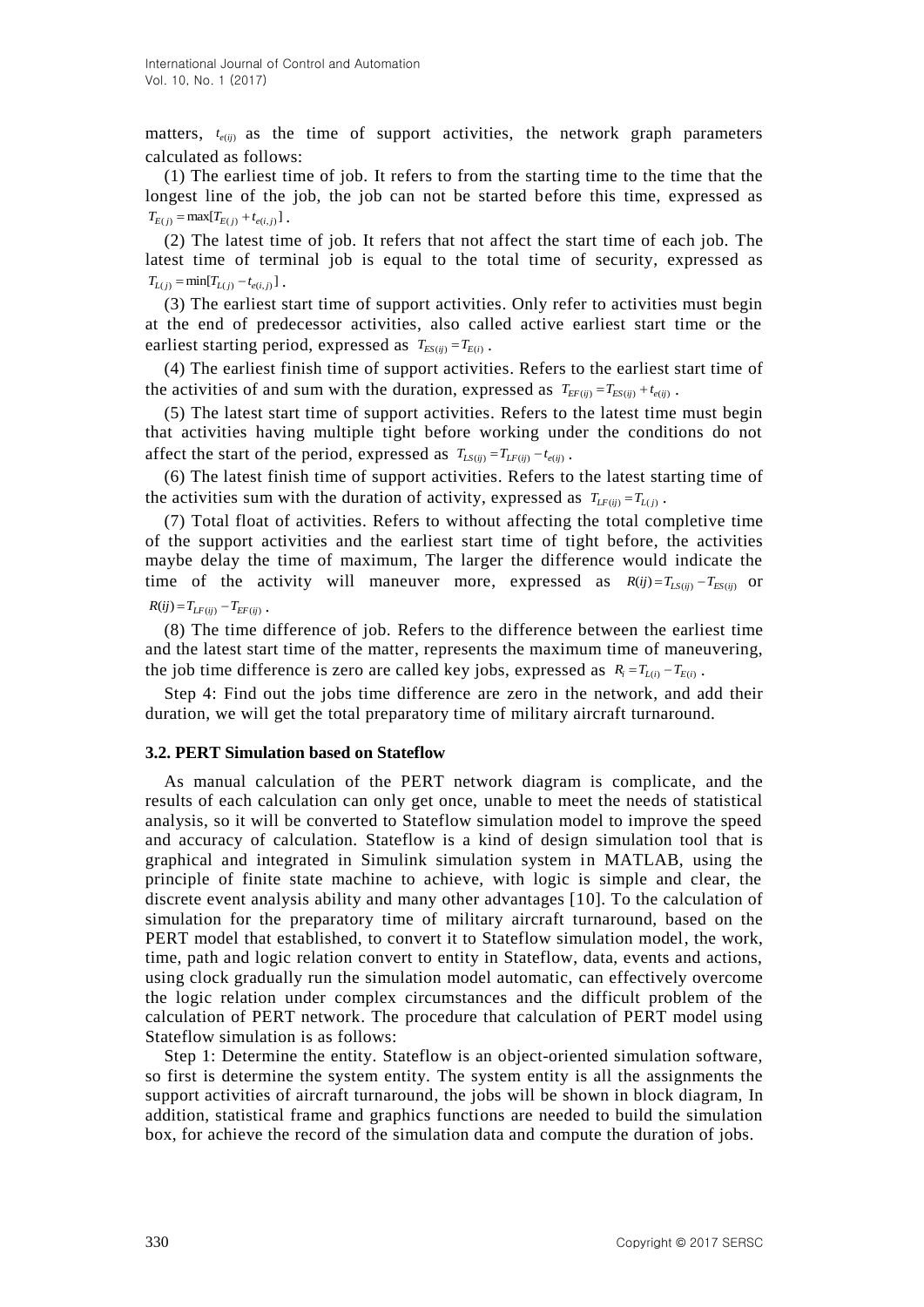Step 2: Establish event. Stateflow simulation model run by an event to promote, so it need to establish an external event timer input as the system clock. Meantime each entity will need some start event and end event to promote its run, the number of start events should equal to the number of jobs immediately before the process of, the number of end events should equal to the number of steps after the process. Start events can be named start, start1 and so on, end events can be named END, ENDl and so on. However, no first job immediately preceding process, simply add the end of the event, there is no tight after the last step of a job, just add start event. Also, need to add an internal event LE and EL, each job is triggered between the Early and Late state transitions, which is convert the order and reverse of jobs.

Step 3: Adding data. Stateflow operands are data entity. The input data for the duration of the protection of jobs, it is calculated by the system of distribution on the basis of performance function. The output data is sent to protect the total time again. In addition, the need to add an internal data for each job, the internal data is the most optimistic safeguard jobs, the most pessimistic, most likely time and other parameters.

Step 4: Simulation. After completing the Stateflow block diagram structures, after add data, need to set up the simulation system in Simulink, add a trigger pulse, oscilloscopes, memory and other components needed, you can achieve aircraft run again and preparation time's calculate output.

## **4. Experimental Study**

In Table 1, it is the support activities about a military aircraft out again.

| Process        | Job name                               | Preceding activity | Optimistic time<br>(minutes) | Pessimistic time<br>(minutes) | Possible time<br>(minutes) | Professional    |
|----------------|----------------------------------------|--------------------|------------------------------|-------------------------------|----------------------------|-----------------|
| A1             | Traction                               |                    | $\overline{2}$               | $\overline{4}$                | 3                          |                 |
| A2             | Tethered aircraft                      | A1                 | 1                            | 3                             | $\overline{2}$             | All the staff   |
| A <sub>3</sub> | Dismantling missiles                   | A2                 | 3                            | 5                             | $\overline{4}$             | Ordnance        |
| A <sup>4</sup> | Data download                          | A2                 | 2                            | $\overline{4}$                | 3                          | ad hoc          |
| A <sub>5</sub> | Machine visual inspection              | A <sub>3</sub>     | 3                            | $\overline{4}$                | $\overline{4}$             | Mechanical      |
| A <sub>6</sub> | Avionics appearance and<br>power check | A <sub>5</sub>     | 5                            | 6                             | 6                          | <b>Avionics</b> |
| A7             | Ordnance appearance and<br>power check | A <sub>5</sub>     | 6                            | $\tau$                        | 6                          | Ordnance        |
| A <sub>8</sub> | Ad hoc appearance and<br>power check   | A <sub>5</sub>     | 5                            | 7                             | 6                          | ad hoc          |
| A <sup>9</sup> | Inlet check                            | A6, A7, A8         | 3                            | $\overline{4}$                | $\overline{4}$             | Mechanical      |
| A10            | Install the drogue                     | A <sub>3</sub>     | 3                            | 5                             | $\overline{4}$             | Mechanical      |
| A11            | Extra auxiliary fuel tanks             | A <sub>3</sub>     | 2                            | 5                             | $\overline{4}$             | Mechanical      |
| A12            | fuel filling                           | A9. A11            | 5                            | 6                             | 6                          | Mechanical      |
| A13            | Oxygen injection                       | A12                | 3                            | $\overline{4}$                | 3                          | ad hoc          |
| A14            | Nitrogen injection                     | A13                | $\overline{2}$               | $\overline{4}$                | 3                          | Mechanical      |
| A15            | Hanging missile                        | A10、A14            | 5                            | 7                             | 6                          | Ordnance        |
| A16            | Proofreading inertial                  | A15                | 4                            | $\overline{7}$                | 5                          | <b>Avionics</b> |
| A17            | Load task data                         | $A3$ , $A4$        | 3                            | 5                             | $\overline{4}$             | ad hoc          |
| A18            | Pilot check                            | A16, A17           | 2                            | 3                             | $\overline{2}$             |                 |
| A19            | Flight inspection                      | A18                | $\overline{c}$               | 3                             | $\overline{c}$             |                 |

**Table 1. The Support Jobs of a Military Aircraft Turnaround**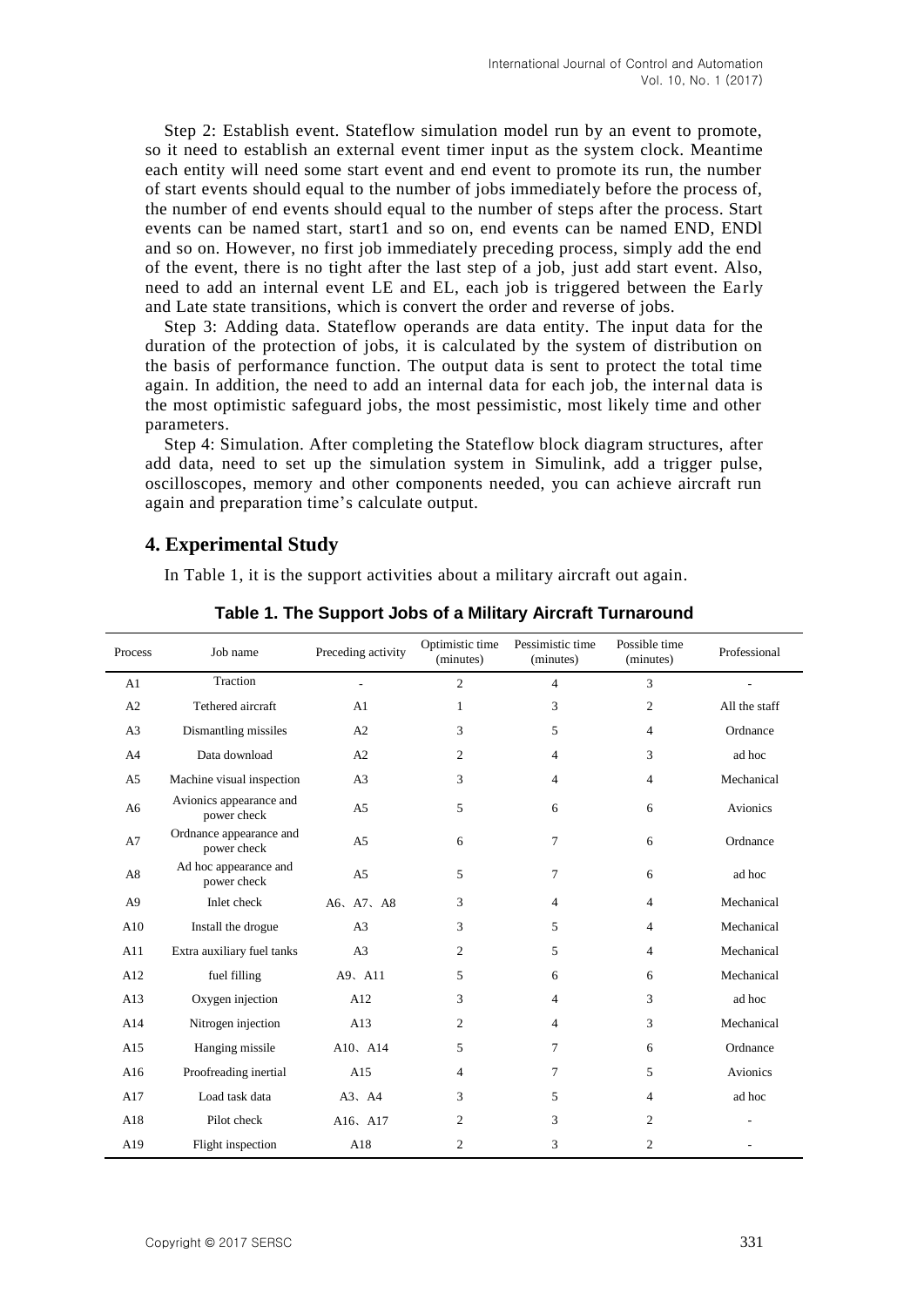|  | ാറ<br>AZU. | $\sim$<br>Take off | . .<br><b>AL2</b> |  |  |  | the<br>staff<br>AШ |
|--|------------|--------------------|-------------------|--|--|--|--------------------|
|--|------------|--------------------|-------------------|--|--|--|--------------------|

#### **4.1. PERT Model Constructed Out Again**

According to the operation out again and logical relationship shown in Table 1, constructed PERT model shown in Figure 2.



**Figure 2. The PERT Model of Military Aircraft Turnaround**

#### **4.2. Calculation based on Stateflow of the Preparation Time Out Again**

Simulation based on MATLAB Stateflow modeling steps; first determine the simulation system entities. In this case, the aircraft out again protect the activities of the entity is protect jobs, according to the Table 1 for a description of the job, build planes out again Stateflow simulation diagram shown in Figure 3, including para llel block diagram A1, A2, A3, …, A20, A, ST and ED.

Wherein, A is the statistics block, it is used to control a clock and recording data of simulation,  $A1 - A20$  is uses to describe the state of 20 prepared jobs. ST and ED control switching step of positive and reverse state. The role of function  $y = C(a,b)$  is adopts three-time estimation method to generate jobs in line with the duration of  $\beta$ distribution, shown in Figure 4.

In each job status diagram, describe the sequence of steps to establish the state of early occurrence, established state Late description reverse process occurs. At the same time, need to establish state of on and state of off for state Early and Late to describe the work of active and inactive states. Meantime, need to establish a virtual state of Tm aim at various jobs, describe the process immediately after it before or after all the work is completed immediately, before it enters the state trigger.



**Figure 3. The Stateflow Block Diagram of Aircraft Turnaround** 



**Figure 4. Function Block Diagram of**  $y = C(a,b)$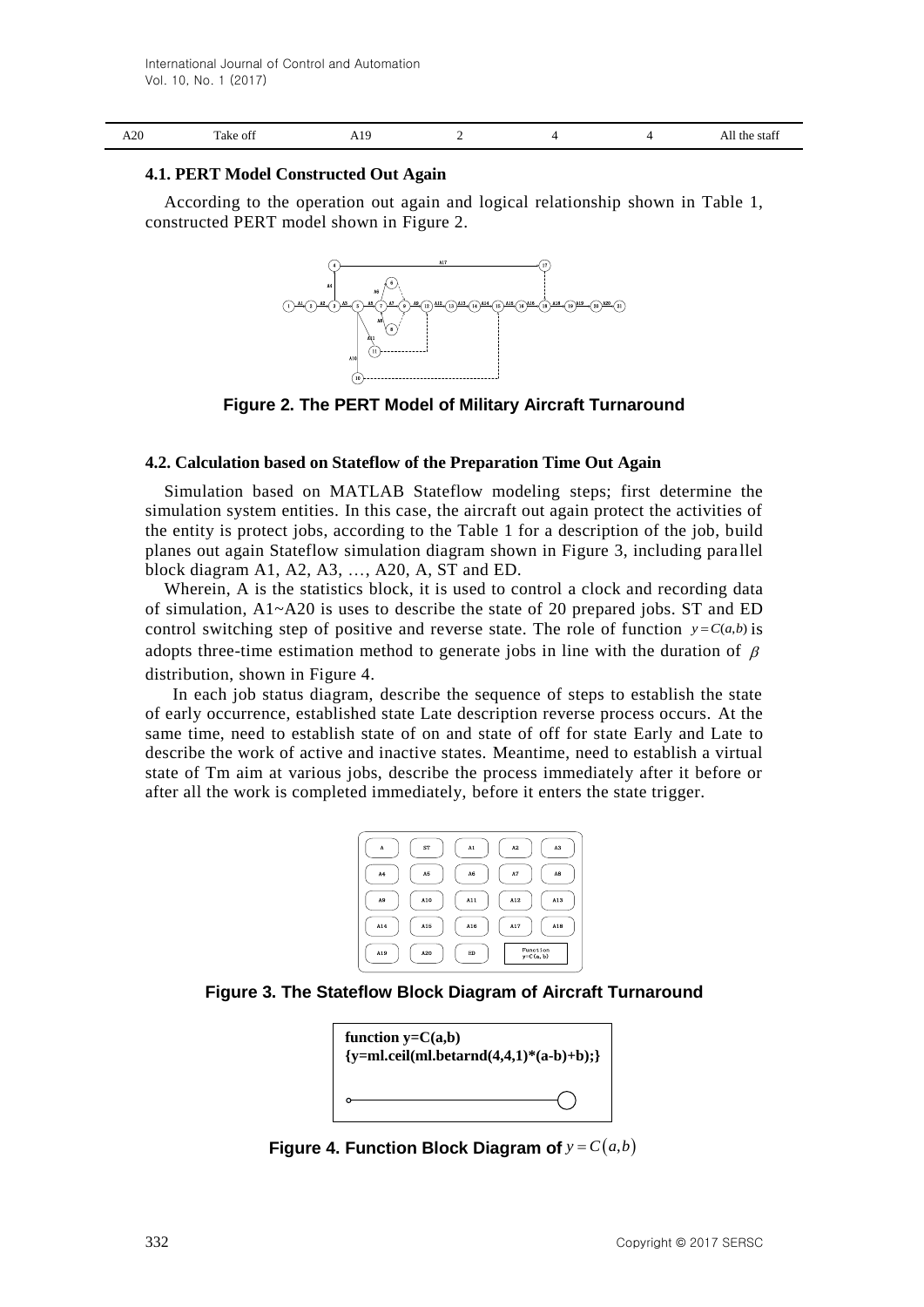This paper based on the operation readiness activities--inlet check again (A9) work process and state of the operation situation in reference to the description of the whole system.

A9's stateflow diagram shows in Figure 5. When its status is triggered, A9 first to be triggered to its Early box of default *off* state, while receiving their precedence A6, A7, A8 send a trigger signal. Tm status is virtual buffer status of the ahead three immediately preceding process established, until all the trigger signal has been received, A9 has been entered into *on* . *s* is earliest start time variables, which recording the instantaneous time when entered into the state. Then, through the function of  $y = C(4,3)$ , gets the time s of the job duration of A9. The simulation of the running program will trigger the logic function of *after*(*t*, timer), so A9 went back to the *off* state. Variable *e* records the moment of exit about *on* state, that is the time of A9 process early ends. At the same time, activated the start event and send it to A12 process immediately steps after. When all processes run once after the positive sequence, in ED control box trigger event EL to promote reverse run, at this point A9 directly into Late box *off* default state and wait for it to close after step A12 END send trigger signal, after received signal END signal, turn to *on* state, by *m* variables to record the moment as the latest start time A9 process. Similarly, when the trigger function of  $after(t, time)$ , A9 back off state and use variable *n* recording the time of A9's latest finish time, and activate the END event of its immediately preceding step A6, A7, A8, By this time, complete the simulation of reverse . The rest of the process is similar to the process of running and A9; this is no longer introduced one by one.



**Figure 5. The Status Block Diagram of A9 Job**

Taking the ED control box as an example, illustrate the positive and reverse conversion run, as shown in Figure 6.

After the start of the simulation, ED enter default *off* state, when the positive sequence runs to the job A20, start trigger ED status box, ED into the *on* state, while triggering internal events EL, so the job A1~A20 into the Late default of state, and then ED return to the *off* state, sent a trigger event to the A20, start running in reverse. The control box ST is similar to ED, control the simulation switching from reverse to positive, here we are not narrative.

The operation of the entire system is based on Simulink simulation environment, therefore, Stateflow state block diagram needed to collocate the corresponding auxiliary modules form a complete simulation model. Figure 7, the auxiliary module has data storage module (simout), responsible for each simulation result data T stored in the workspace of the matrix simout; the pulse trigger (PulseGenerator),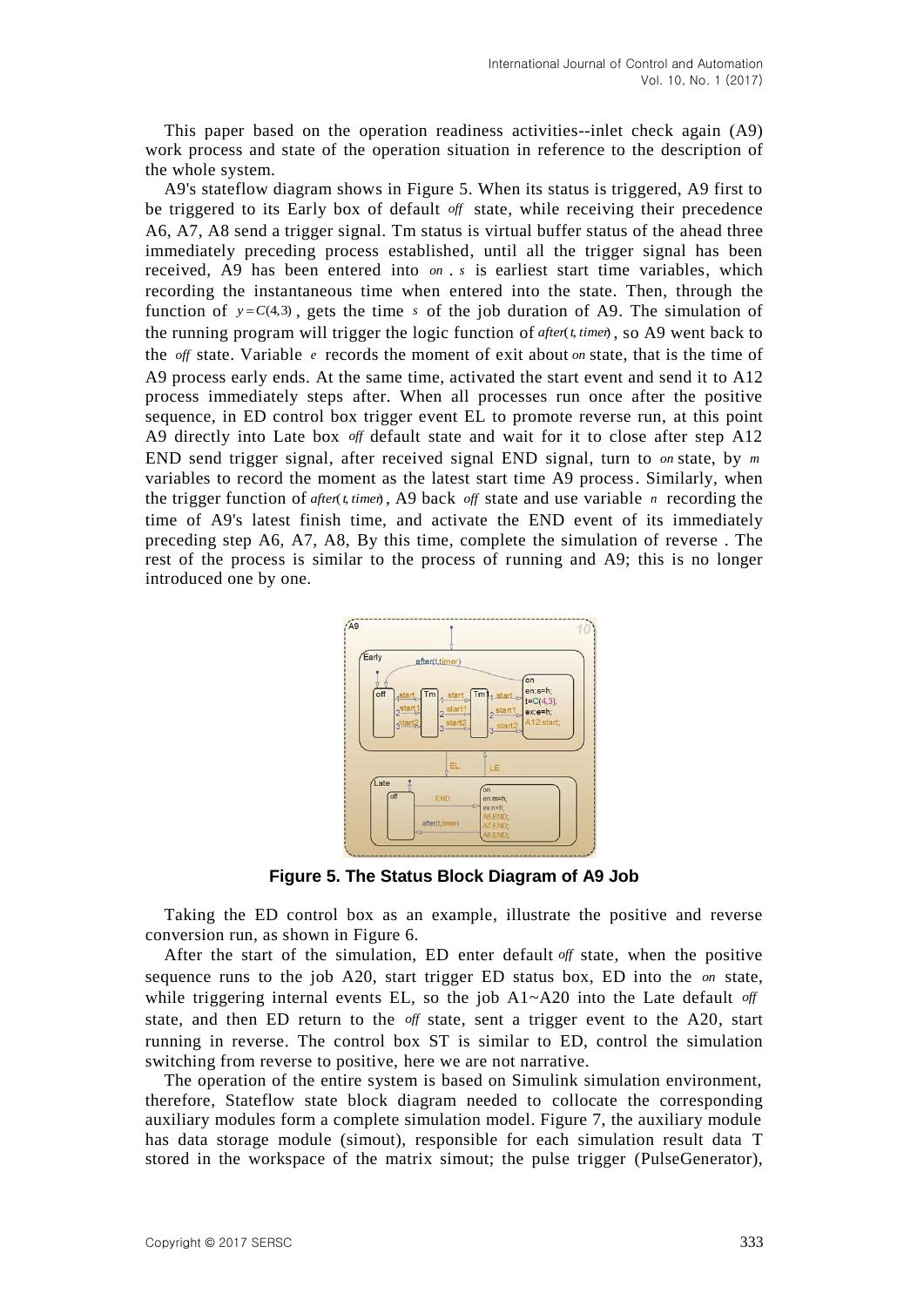mainly used to trigger the timer event; data display module (Display), used to display data of simulated results.



**Figure 6. The ED Control Block Diagram**



**Figure 7. The Simulink Simulation System**

Set the simulated system to run 200 times, statistics and analyzed the results, the results shown in Figure 8.



**Figure 8. Simulation Results Distribution**

Gain the aircraft out again preparation time expectation and variance are 61.075 minutes and 1.62751 by calculated. Expectation is the average simulation time, referring to the aircraft floating out again time to prepare for the mid-point range to about 61.075 changes. The variance is the degree of deviation between the simulation results and the expected value, variance, the more dispersed data, the results more imprecise, otherwise, more accurate and vice versa. Compared with real time protection and security department, out again ready time error less than 5%, meet the requirements of preparation time calculation error.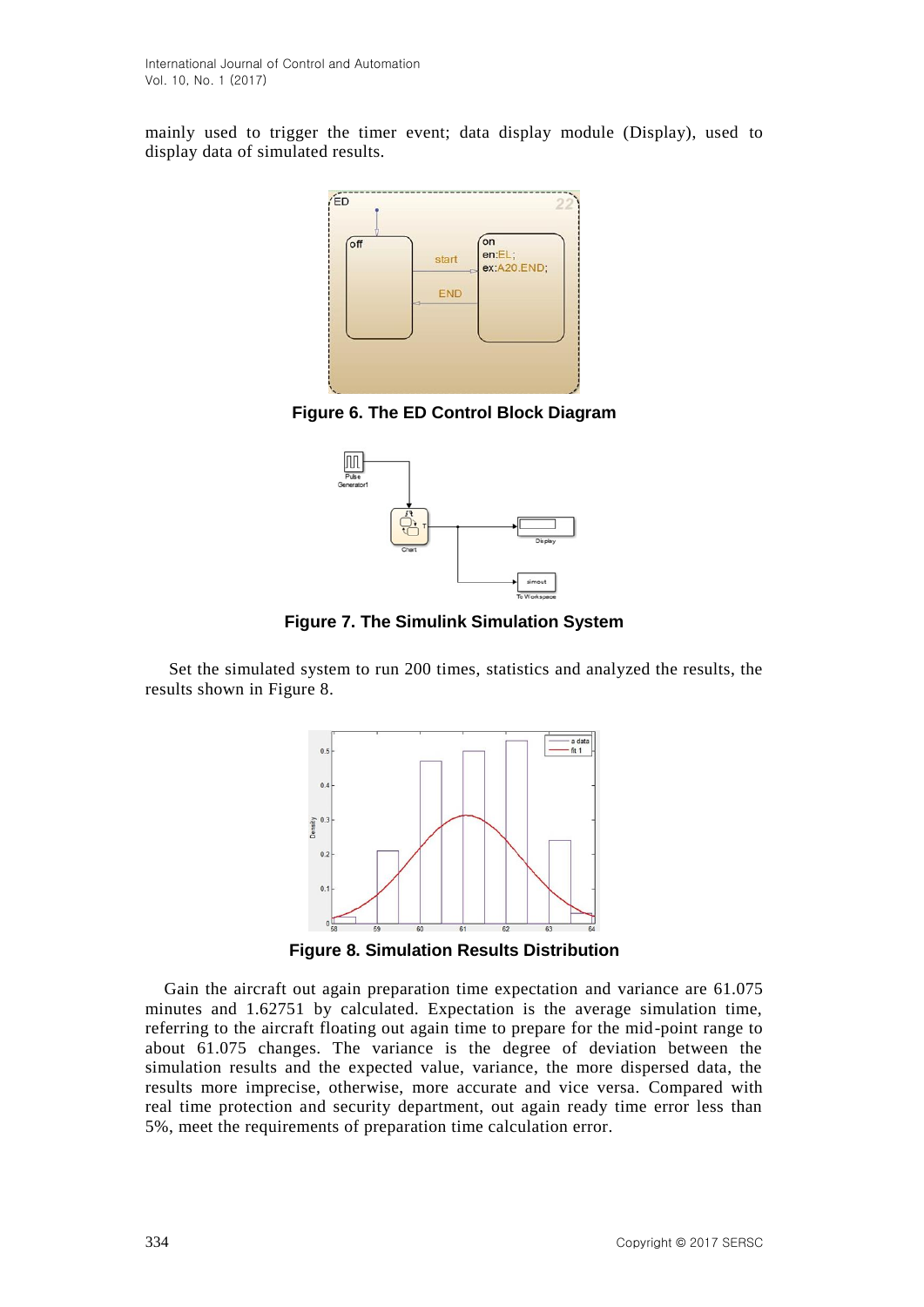## **. Conclusion**

Analyzing logical relations of military aircraft out again security active, confirm logical relationship among the various safe guard jobs, and on this basis, the process is designed, provide a theoretical basis for the analysis for the military aircraft out again protected active. Preparation time out again created a comprehensive computational model contains a basis for protection on the job logic, considering the volatility of the protection operation time, making simulation results more fit reality, simulation model constructed scientific, rational, so that the calculated results more accurate. Preparation time out again created a comprehensive computational model contains a basis for protection on the job logic, considering the volatility of the protection operation time, making simulation results more fit reality, simulation model constructed scientific, rational, so that the calculated results more accurate.

The results show that the simulation analysis method of military aircraft protected jobs preparation time can effectively solve the problem of preparation time flew again difficult to calculate, and consistent with the simulation results with the actual situation, can provide guidance for aircraft deployed to protect again and decisionmaking, can further enhance the aircraft again reliability and automation level of protection and making out. This method can also be applied to other weapons' protected jobs preparation time analysis, has certain significance.

## **Acknowledgments**

This work is supported by the Aeronautic Science Foundation of China (ID2010ZD54012), the Defense Industrial Technology Development Program of China (IDA0520110023) and the Defense Technology Advance Research Foundation of China (IDZ052012B002), the Liaoning Province Natural Science Foundation of China(ID2014024003).

### **References**

- [1] M. Spirtas, "What it takes: Air Force Command of Joint Operations", Project Air Force, RAND, **(2009)**.
- [2] C. M. He, F. K. Kong and S. Y. Ren, "Discussion of Problems about Weaponry Operational Support", Journal of Armored Force Engineering Institute, vol. 3, no. 15, **(2001)**, pp. 12-16.
- [3] Y. Wei, R. Kang and H. L. Cheng, "Calculation method for military aircraft's turnaround time", Journal of Beijing University of Aeronautics and Astronautics, vol. 12, no. 34, **(2008)**, pp. 1214-1217.
- [4] F. Ren, X. Z. Lv and Y. L. Yu, "Simulation and calculation method of military aircraft's turnaround time", Project Management Technology, vol. 3, no. 8, **(2010)**, pp. 28-31.
- [5] Y. Wang, F. Liu and X. D. Xu, "Research on Estimating Method of Flight Line Maintenance Time for Aviation Equipment", Mathematics in practice and theory, vol. 8, no. 42, **(2012)**, pp. 185-189.
- [6] S. H. Wang, "Simulation and Optimization for Flight Maintenance Process of Navy Airport", Harbin: Engineering University, School of Mechanical Engineering, **(2012)**.
- [7] G. C. Zhao, "The Research on Multi-resource Constrained Project Scheduling Problem", Qinhuangdao: Yanshan University, School of Economics and Management, **(2011)**.
- [8] J. M. H. Velasco, R. H. Pleguezuelo and J. R. Dorp, "Revisiting the PERT mean and variance", European Jounal of Operational Research, vol. 210, **(2011)**, pp. 448-451.
- [9] S. Baradaran, S. M. T. Fatemi Ghomi and M. Mobini, "A hybrid scatter search approach for resourceconstrained project scheduling problem in PERT-type networks", Advances in Engineering Software, vol. 41, **(2010)**, pp. 966-975.
- [10] F. Rev, Y. L. Yu and X. Z. Lv, "Research on equipment maintenance process simulation based on Stateflow", Computer Engineering and Applications, vol. 21, no. 47, **(2011)**, pp. 217-219.
- [11] J. C. Zhao, H. Y. Zhu and W. X. Wang, "Operations Research on Technical Support for Aviation Material", Beijing: National Defense Industry Press, **(2011)**, pp. 126-149.
- [12] J. L. Li and Y. G. Tao, "Optimization of Designing Aircraft Flying Mission Support System", Industrial Engineering, vol. 3, no. 12, **(2009)**, pp. 85-88.
- [13] Y. P. Wang, "Field Maintenance Scheduling and Operation Optimization Simulation", Harbin: Engineering University, School of Mechanical Engineering, **(2012)**.